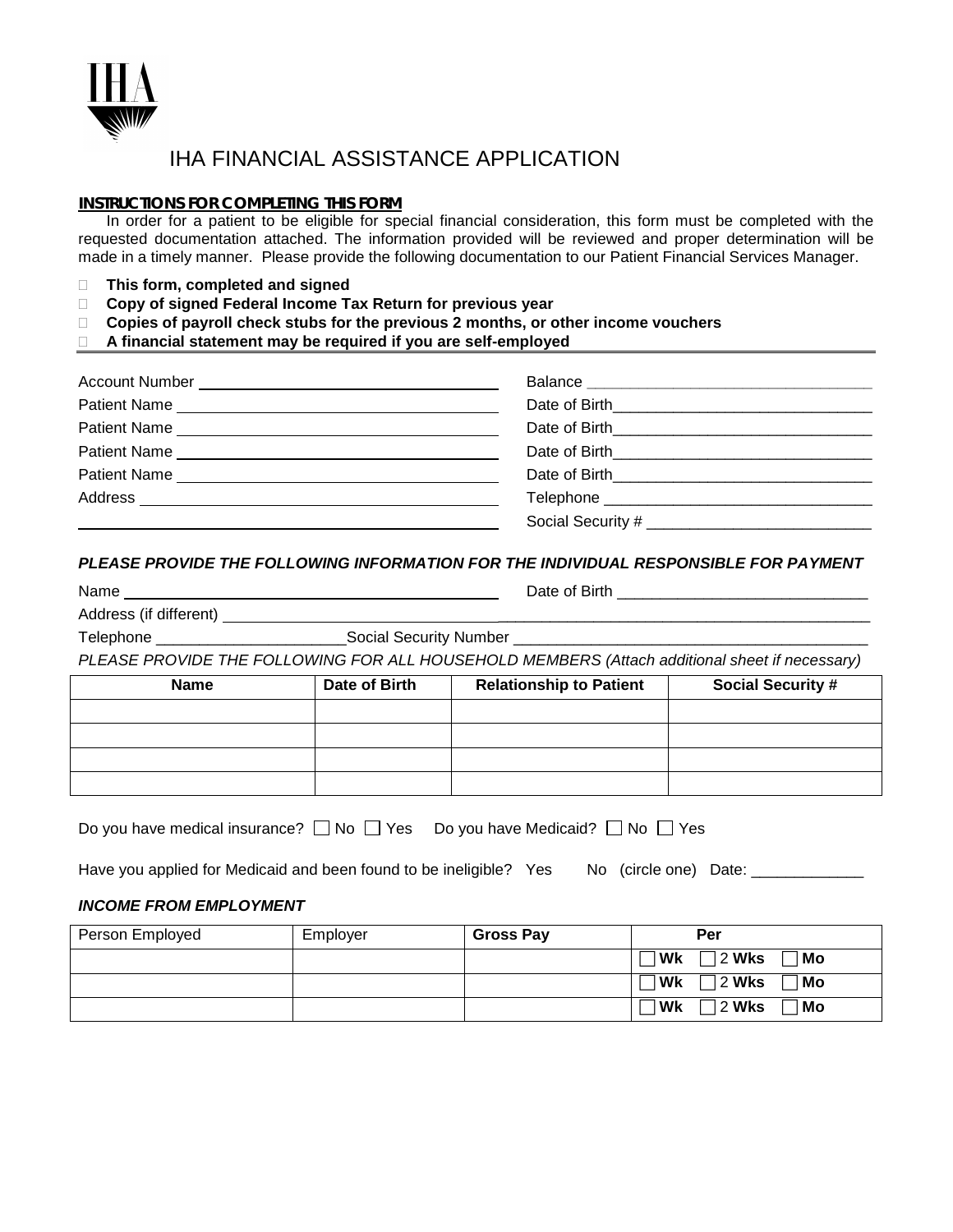#### HOUSEHOLD INCOME FROM OTHER SOURCES **AMOUNT PER MONTH TOTAL MONTHLY GROSS INCOME:**  $\sim$

#### **ASSETS**

| Checking Account Balance |                                   | $\frac{1}{2}$          |
|--------------------------|-----------------------------------|------------------------|
|                          |                                   |                        |
|                          |                                   |                        |
|                          |                                   |                        |
|                          |                                   |                        |
|                          |                                   |                        |
|                          |                                   |                        |
| Savings Account Balance  | Bank ___________________________  | $\frac{1}{2}$          |
|                          | Bank ____________________________ | $\mathfrak{S}$         |
|                          |                                   |                        |
|                          |                                   |                        |
|                          |                                   |                        |
|                          |                                   | Value $\rightarrow$ \$ |
|                          |                                   |                        |
|                          |                                   |                        |

# **TOTAL ASSETS: \$**

#### HOUSEHOLD LIABILITIES/EXPENSES

|  | Utilities per Month:Gas \$_____________Electric \$____________Water/Sewer \$___________\$____________________<br>Medical Needs per Month (including charges, monthly obligations to doctors or other hospitals) \$<br>Insurance Premiums per Month: Life \$______ Auto \$______ Home \$_____ Health \$_____\$___________<br>Loan Payments per Month ______________Total Loan Balance \$_______________________ \$________<br>Credit Card Payments per Month _________Total Credit Card Balance \$________________\$ ______________ |
|--|------------------------------------------------------------------------------------------------------------------------------------------------------------------------------------------------------------------------------------------------------------------------------------------------------------------------------------------------------------------------------------------------------------------------------------------------------------------------------------------------------------------------------------|

TOTAL MONTHLY PAYMENTS \$